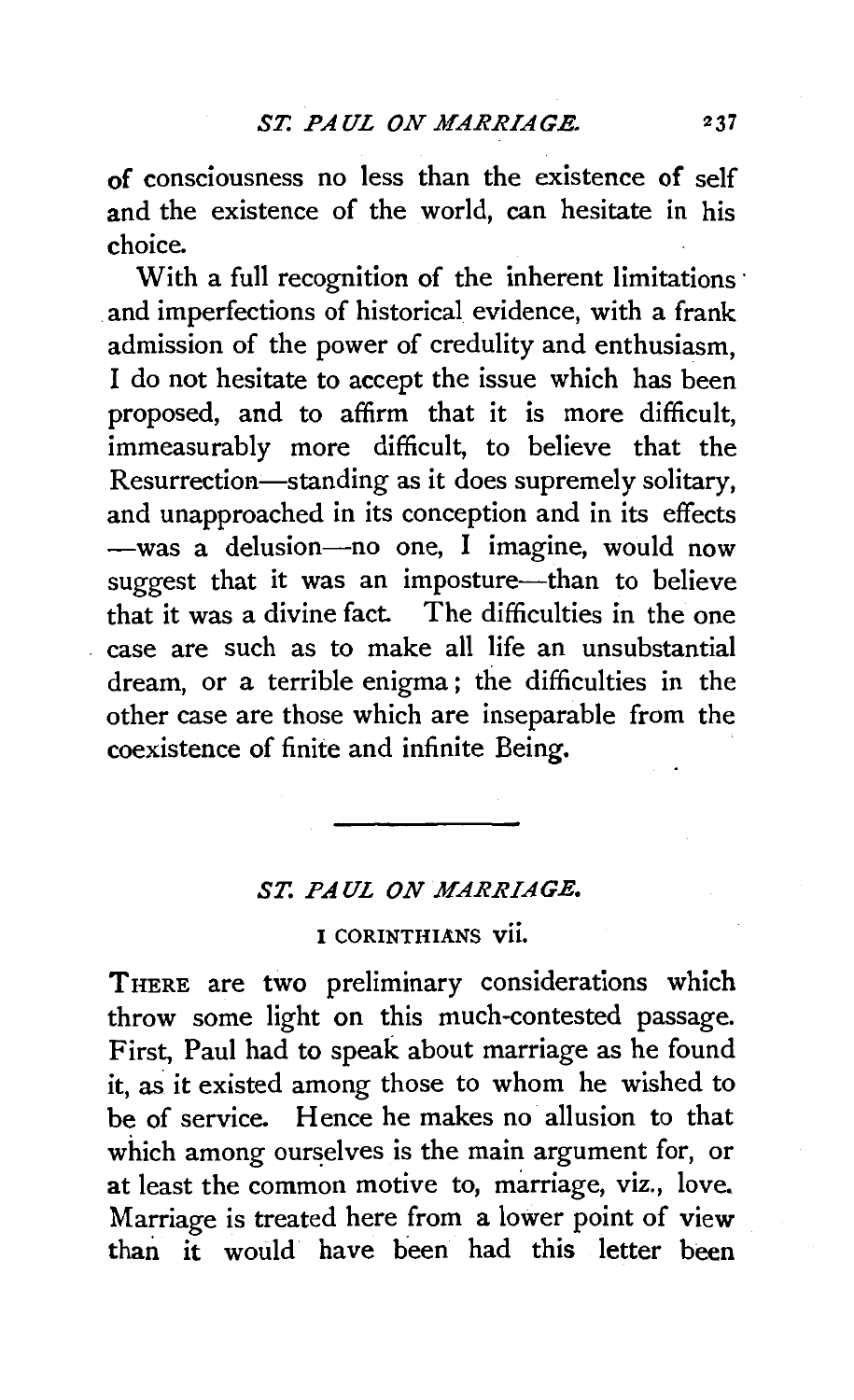originally written for Englishmen. The Church to which it was addressed was composite. Jews, Greeks, and Romans, in what proportions it is not easy to say,<sup>1</sup> brought their peculiar and national usages into it. In the marriages of the Jews and Greeks, love had, as a rule, little or nothing to do. The marriage was arranged by the parents of the contracting parties.

> "Faces strange and tongues unknown Make us by a bid their own,"<sup>2</sup>

is the remonstrance of the Greek maiden against the unnatural custom which prevailed of allowing no intimacy, and scarcely any real acquaintance, prior to marriage.<sup>8</sup> The lack of warmth and personal interest which characterizes the Greek plays arises mainly from the circumstance that, among the Greeks, there was absolutely no such thing as that love prior to marriage on which even our best works of fiction uniformly depend for their interest. Among the Romans there was none of this Eastern seclusion of women ; and, but for other causes,

<sup>1</sup> Pausanias and Strabo both speak of Corinth as having been quite deserted by its original Greek inhabitants. But when Cæsar repeopled it with a Roman colony, Greeks would in all probability be again attracted to it. But see Stanley, *Corinth,* i. 9·

2 Sophocles, *Fragm. Terms.* 

**5** It might be supposed that marriages contracted irrespective of the love of the parties would only produce misery ; but this is far from being the case. It, no doubt, fostered licentiousness on the part of the men ; but before Aristotle could draw the beautiful picture of a wellordered family which he has given us in his *(Economics,* or even speak as he has done in the *Ethics* (viii. 12) of the virtuous friendship of man and wife, he must have seen some happy marriages. What can be said in favour of the system may be seen in the interesting volume, *French Home Life.* The whole subject of the Greek women is well discussed by Becker in his *Charic/es,* with his usual copious references; and by Mr. Mahaffy in his *Social Life of the Greeks*.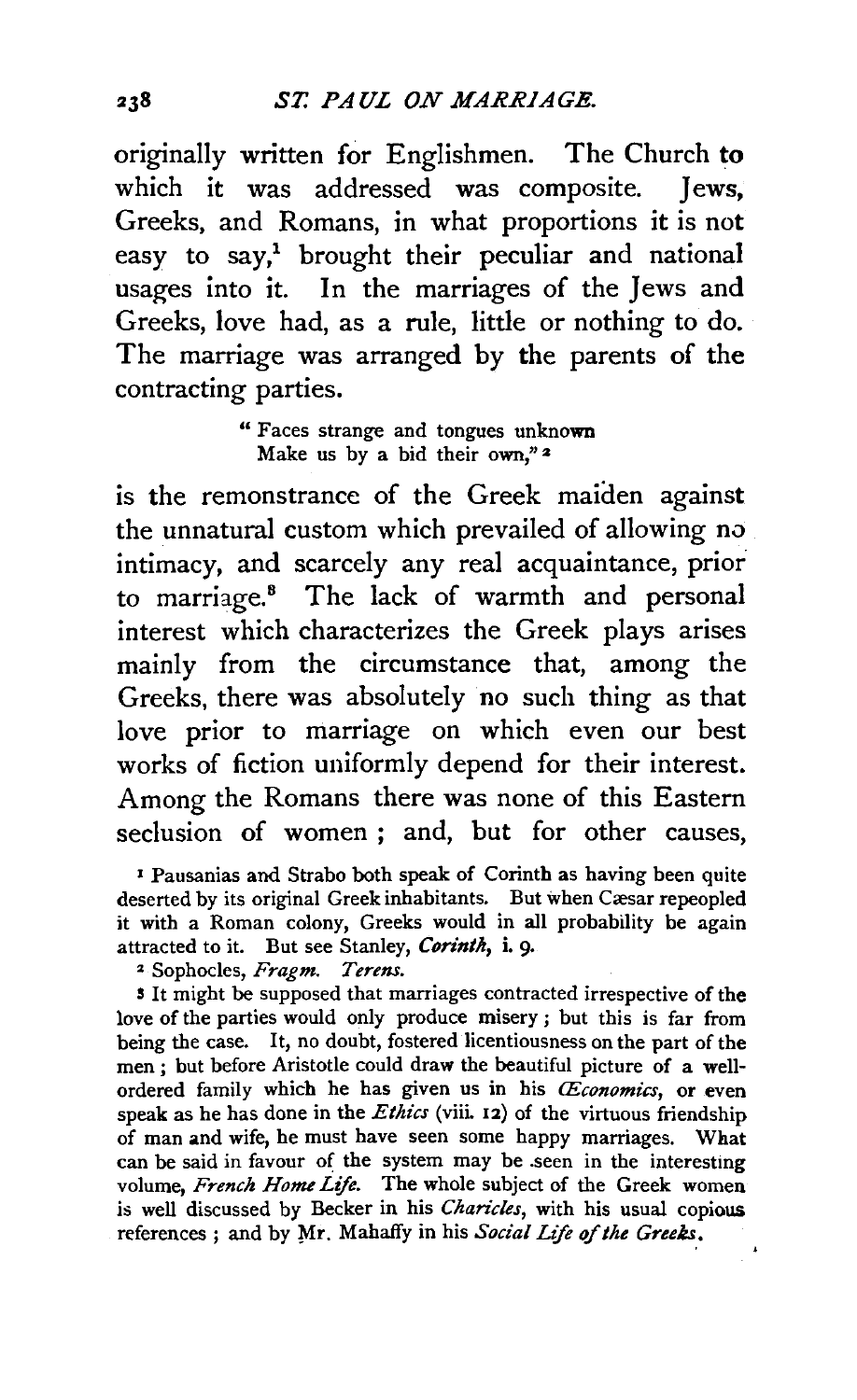marriage among this section of the Corinthian population might have served as an example to the rest.

Secondly, it is to be considered that, not only had Paul to speak of marriage as he found it, but also that he was here only giving answers to some special questions, and not discussing the whole subject in all its bearings. There might be other points which to his mind seemed equally important; but his advice not having been asked about these, he passes them by. He introduces the subject in a manner fitted to remind us that he has no· intention of propounding his views on marriage in a complete and systematic form,-" Now concerning the things whereof ye wrote unto me." There had arisen in the Corinthian Church certain scruples about marriage ; and as the Church was composed of persons who would naturally take very different views on the subject, these scruples might not be easily removed. Among the Jews it was believed that marriage was a duty;<sup>1</sup> "so much so that he who, at the age of twenty, had not married was considered to have sinned." $2$  Among the Gentiles the tendency to celibacy was so strong that it was considered necessary to counteract it by legal enactment.<sup>8</sup> In a community previously dis-

1 Even the Essenes, though themselves "neglecting wedlock" (according to Josephus, Bell. *Jud*. ii. 8. 2), yet did not absolutely forbid marriage. How far their opinions had. spread at this time we cannot say. The declared Essenes seem never to have exceeded a few thousands.

2 Stanley *in loc.* 

3 Among the Romans in early times voluntary celibacy was considered censurable and even guilty (Becker's *Gal/us,* E. Tr. p. 176). But the state of matters under the Empire, and the consequent distaste for marriage, which even Augustus had endeavoured to correct both by stringent decrees against celibacy and by offering rewards to the married, are well known.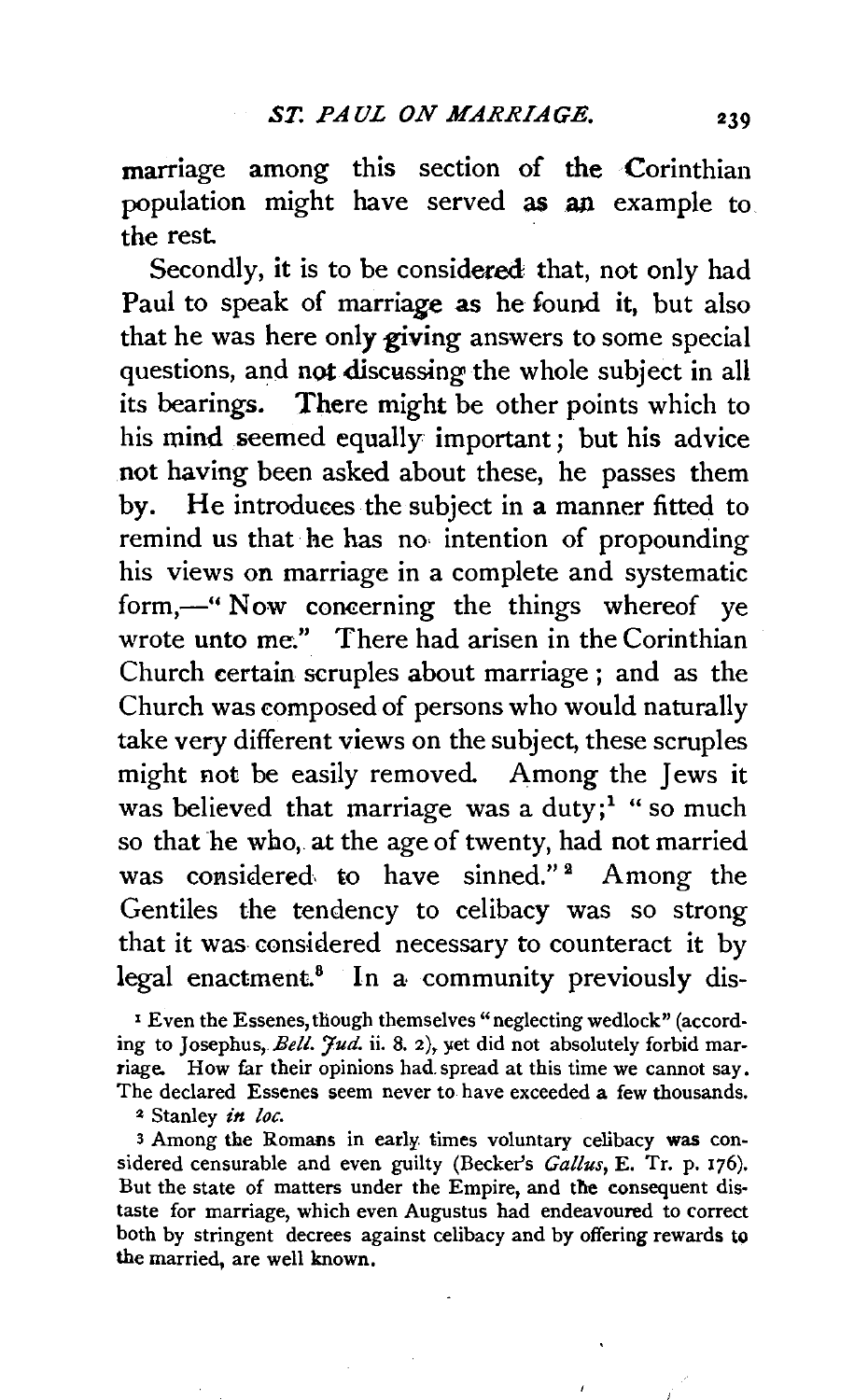posed to take such opposite views of marriage difficulties were sure to arise. Those who were predisposed to disparage the married state would throw contempt upon it as a mere concession to the flesh ; they apparently even urged that Christians being new creatures, their whole previous relationships were dissolved. To St. Paul, therefore, appeal is made.

The questions referred to Paul resolve themselves into two : Whether the unmarried are to marry ; and whether the married are to continue to live together.

In reply to the former question, whether the unmarried are to marry, he first states the duty of unmarried persons themselves (in verses  $2, 7, 8, 9$ ); and afterwards (in verses  $25-39$ ) he explains the duty of parents to their unmarried daughters.

I. First, then, we have St. Paul's counsel to the unmarried. This is summed up in the words: "I say, therefore, to the unmarried and widows, it is good for them if they abide even as I," that is to say, if they remain unmarried, Paul being probably the only unmarried Apostle.<sup>1</sup> But if any man's temperament be such that he cannot settle undistractedly to his work without marrying; if he is restless and ill at ease, and full of natural cravings which make him think much of marriage, and make him sure he would be less distracted in married life,-then, says Paul, let such an one by all means marry. But do not misunderstand me, he says ; this is permission I am giving you,-not commandment. I do not say you *must* or ought to marry ; I say you *may,* and, in certain circumstances, *ought.* Those among you who

<sup>3</sup> See Chap. ix. 5.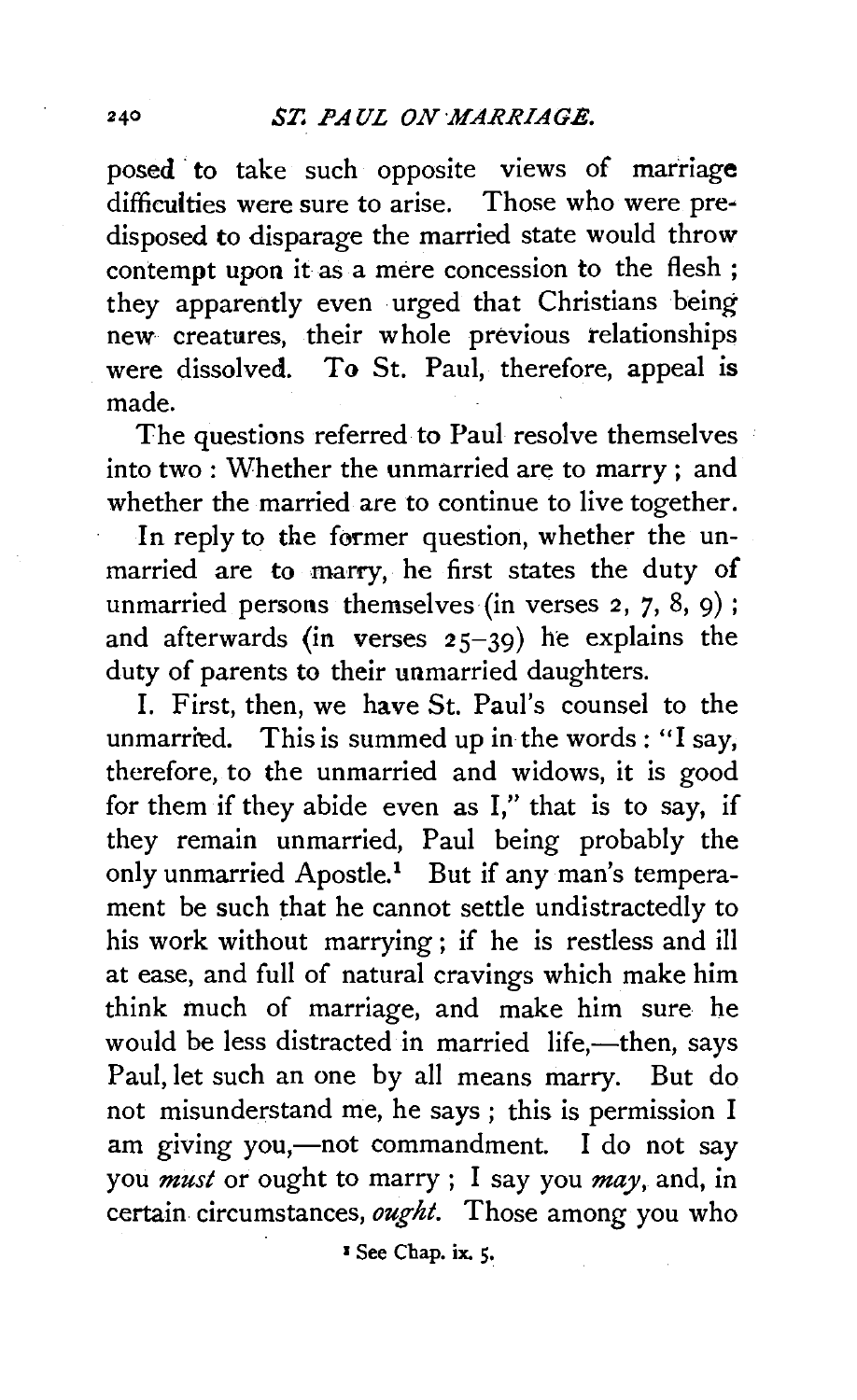say a man sins if he do not marry, talk nonsense. Those among you who feel a quiet superiority because you are married, and think of unmarried people as undergraduates who have not attained a degree equal to yours, are much mistaken if you suppose that I am of your mind. When I say, "Let every man have his dwn wife, and let every woman have her own husband," I do not mean that every man who wishes to come as near perfection as possible' must go and marry, but what I speak, I speak by way of permission; I permit every man to marry who deliberately believes he will be the better for marrying. So far from thinking that every man ought to marry, or that married men have somehow the advantage over single men, I think the very opposite, and would that *all* men were even as I myself; only I know that to many men it is not so easy as it is to me to live unmarried, and therefore I do not advise them to a single life.

But this advice of St. Paul's proceeds not from any ascetic tendency, but from the practical bias of his mind. He had no idea that marriage was a morally inferior condition ; on the contrary, he saw in it the most perfect symbol of the union of Christ and the Church. But he thought that unmarried men were likely to be most available for the work of Christ, and therefore he could not but wish it were possible, though he knew it was not possible, that all unmarried men should remain unmarried.

His reason for thinking that unmarried men would be more efficient in the service of Christ is given in the 32nd and 33rd verses: "He that is unmarried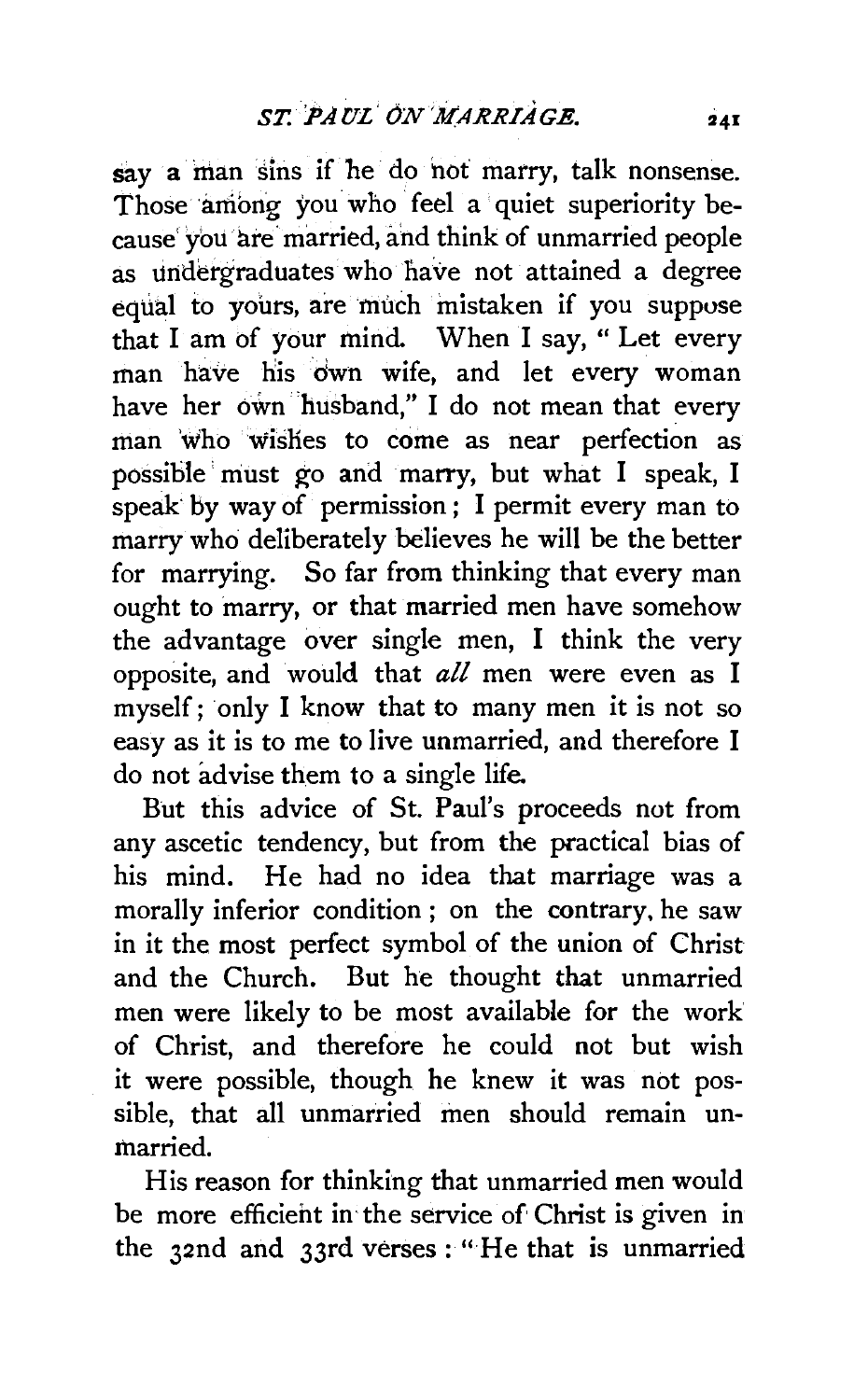careth for the things that belopg to the Lord, how he may please the Lord; but he that is married careth for the things that are of the world, how he may please his wife;" an opinion quite similar to that which Lord Bacon pronounced when he said: " Certainly the best works and of greatest merit for the public have proceeded from the unmarried or childless men, who both in affection and means have married and endowed the public." Given two men with equal desire to serve Christ, but the one married and the other unmarried, it is obvious that the unmarried man has more means and opportunities of service than he who has a large family to support. No doubt a good wife may stimulate a man to liberality, and may greatly increase his tenderness towards deserving objects of charity; but the fact remains that he who has seven or ten mouths to fill cannot have so much to give away as if he had but himself to support. Then, again, however alike in sentiment husband and wife may be, there are sacrifices which a married man may not make. With the unmarried man there need be no other consideration than this : How can I best serve Christ? With the married man there must always be other considerations. He cannot ignore or forswear the ties with which he has bound himself; he cannot act as if he had only himself to consider. The unmarried man has life and the world before him, and may choose the most ideal and perfect style of living he pleases. He may seek to realize, as many in recent times have realized, the exact apostolic idea of how it is best to spend a human life. He may choose to devote himself to the elevation of some one class of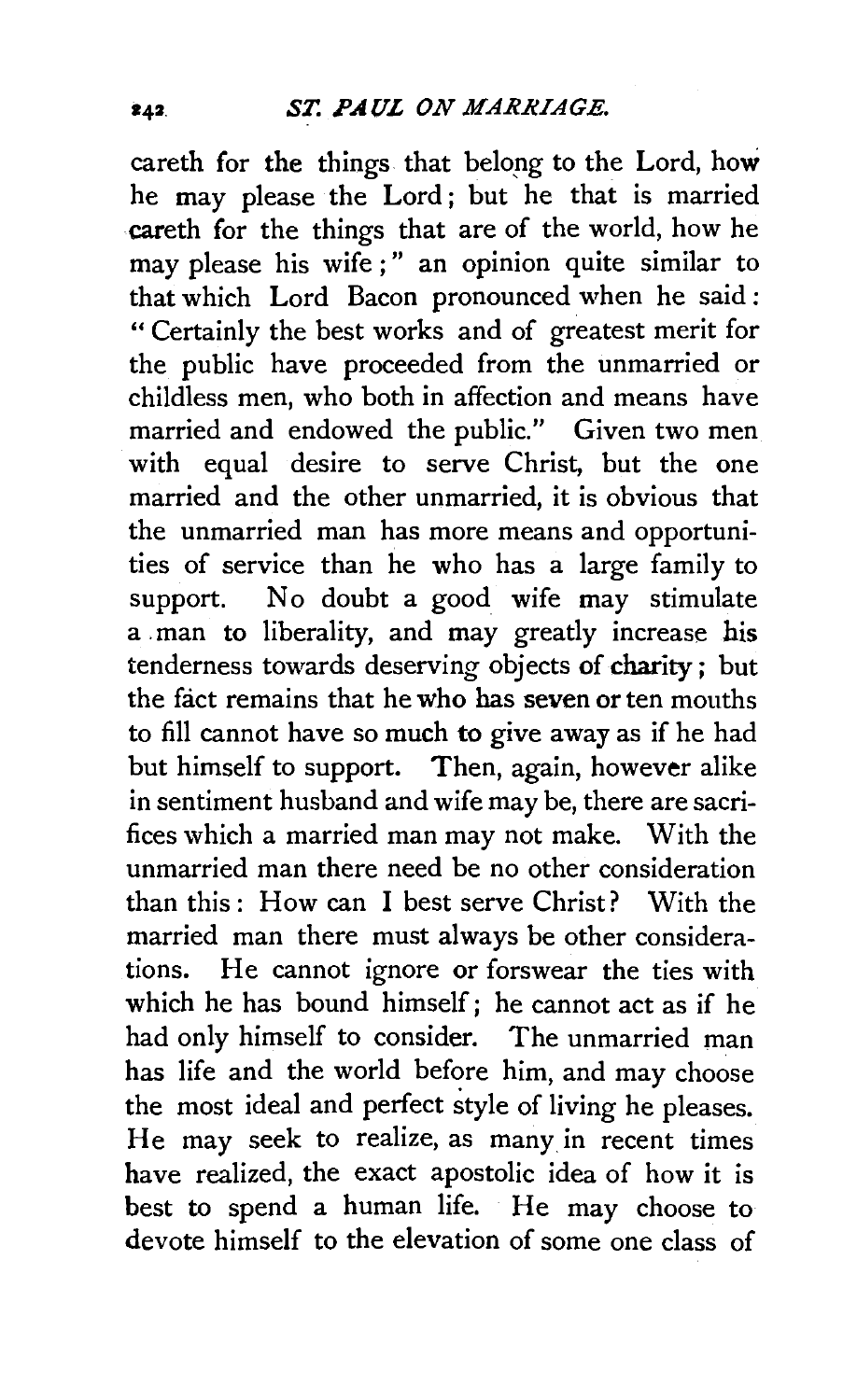the community, or he is free to go to the ends of the earth and preach the gospel. He has no one thing to consider but how he may please the Lord. But the married man has limited his range of choice, and has cut himself off from some at least of the most influential ways of doing good in the world. It is, therefore, to the unmarried that the State looks for the manning of the army and navy; it is to the unmarried that Society looks for the nursing of the sick and for the filling of posts of danger *;* and it is on the unmarried that the Church depends for a large part of her work, from teaching in Sunday-Schools to occupying unhealthy and precarious outposts in the Mission field.

But while St. Paul makes no scruple of saying that for many purposes the unmarried man is the more available, he says also : Beware how *you,* individually, think yourself a hero, and able to forego marriage. Beware lest, by choosing a part which you are not fit for, you give Satan an advantage over you, and expose yourself to constant temptation, and pass through life distracted by needless deprivation. Far be it from me, says Paul, " to cast a snare upon you," to invite or encourage you into a position against which your nature would unceasingly rebel, to prompt you to attempt that for which you are constitutionally unfit, and thereby to make your life a chronic temptation. "Every man hath his proper gift of God, one after this manner, another after that." And if any man fancies that, because there are advantages in being unmarried, therefore that is the best state for him ; or if, on the other hand, any man fancies that, because most men seem to find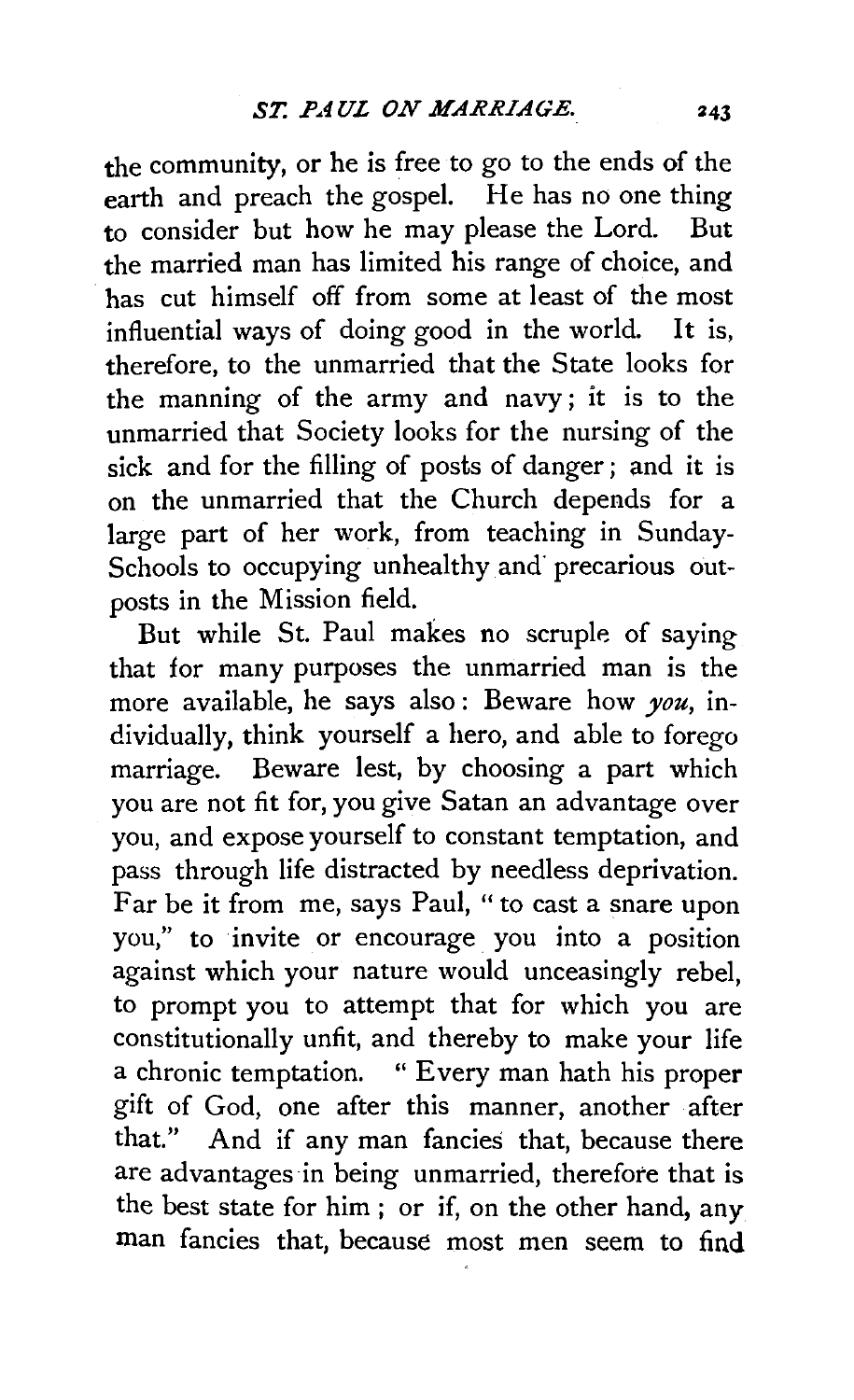great happiness in marriage, he also needs marriage to complete his happiness, both of these men leave out of account that which is chiefly to be taken into account, viz., the special temperament, calling, and opportunities of each.

The common sense and wise counsel of this Chapter are sometimes half-jestingly put aside by the idle remark that St. Paul, being himself unmarried, takes a biassed view of the subject. But the chief merit of the whole passage is that St. Paul positively and expressly declines to judge others by himself, or himself by others. What is good for one man in this respect is not good, he says, for another: every man must ascertain for himself what is best for him. And this is precisely what is lacking in the popular feeling and talk about marriage. People start in life, and . are encouraged to start in life, on the understanding that their happiness cannot be complete till they are married ; that they are in some sense incomplete and unsatisfactory members of Society until they marry. Now, on the contrary, people should be taught not to follow one another like sheep, nor to suppose that they will infallibly find happiness where others have found it. They should be taught to consider their own make and bent, and not to take for granted that the cravings they feel for an indefinite addition to their happiness will be satisfied by marriage. They should be taught that marriage is but one out of many paths to happiness ; that it is possible celibacy may be the straightest path to happiness for them ; and that many persons are so constituted that they are likely to be much more useful unmarried than married. They should, above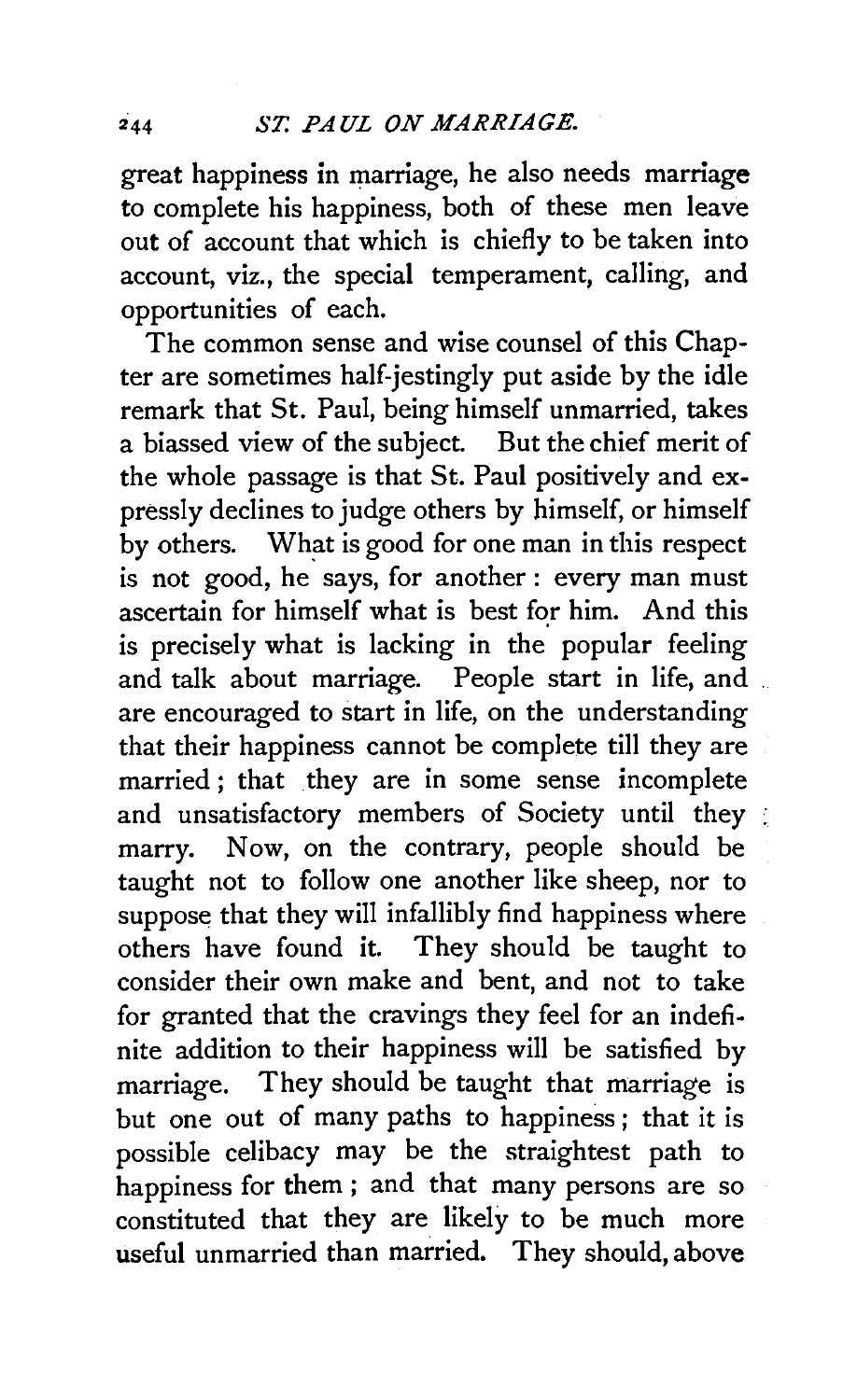all, be taught that human life is very wide and multifarious ; and that, to effect his ends, God needs persons of all kinds and conditions ; so that to prejudge the direction in which our usefulness and happiness are to run is to shut God out of our life. There can be no doubt that the opposite way of speaking of marriage as the great settlement in life has introduced much misery and uselessness into the lives of thousands. .

It is this, then, which not only signally illustrates the judicial balance of the Apostle's mind, but at the same time gives us the key to the whole Chapter. The capacity for celibacy is a gift of God to him who possesses it; a gift which may be of eminent service, but to which no moral value can be attached. There are many such diversities of gifts among men, gifts of immense value, but which may belong tc bad as well as to good men. For example, two men travel together ; the one can go without food for twelve hours, the other cannot, but if you repair his strength every five hours, he can go through as much fatigue as the other. This power of abstinence is a valuable gift, and has frequently enabled men in certain circumstances to save life or perform other important service. But no one would dream of arguing that because a rnan possessed this gift, he was therefore a *better* man than his less-enduring friend. Unfortunately, so simple a distinction has not been kept in view. In the most powerful Church in the world celibacy is regarded as a virtue in itself, so that men with no natural gift for it have been encouraged to aim at it; with what results we need not say.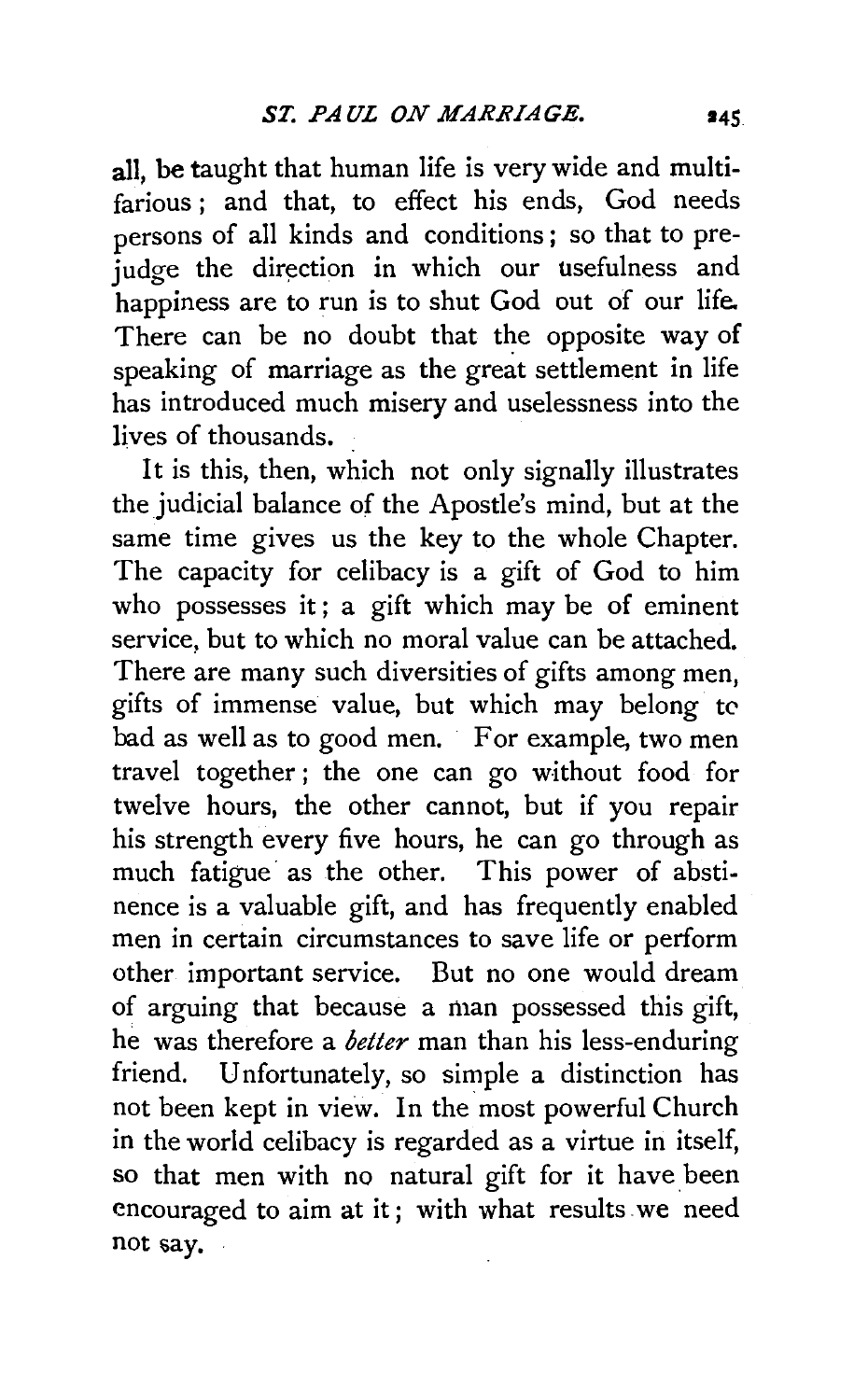But while there is no virtue in remaining un. married, there is virtue in remaining unmarried for the sake of serving Christ better. Some persons are kept single by mere selfishness; having been accustomed to orderly and quiet ways, they shrink from having their personal peace broken in upon by the claims of children. Some shrink from being tied down to any definite settlement in life ; they like to feel unencumbered, and free to shift their tent at short notice. Some dread responsibility and the little and great anxieties of family life. few have the feeling of the miser, and prefer the possibility of many conceivable marriages to the actuality of one. For such persons to make a virtue of their celibacy is absurd. But all honour to those who recognize that they are called to some duty they could not discharge if married ; all honour to that eldest son of an orphaned family who sees that it is not for him to please himself, but to work for those who have none to look to but him. There are, here and there, persons who, from the highest motives, decline marriage ; persons conscious of some hereditary weakness, physical or mental ; persons who, on a deliberate survey of human life, have seemed to themselves to recognize that they are called to a kind of service with which marriage is incompatible. We may be thankful that in our own country and time there are men and. women of sufficiently heroic mould to exemplify the wisdom of the Apostle's counsel. Such devotion is not for every one. There are persons of a soft and domestic temperament who need the supports and comforts of home life, and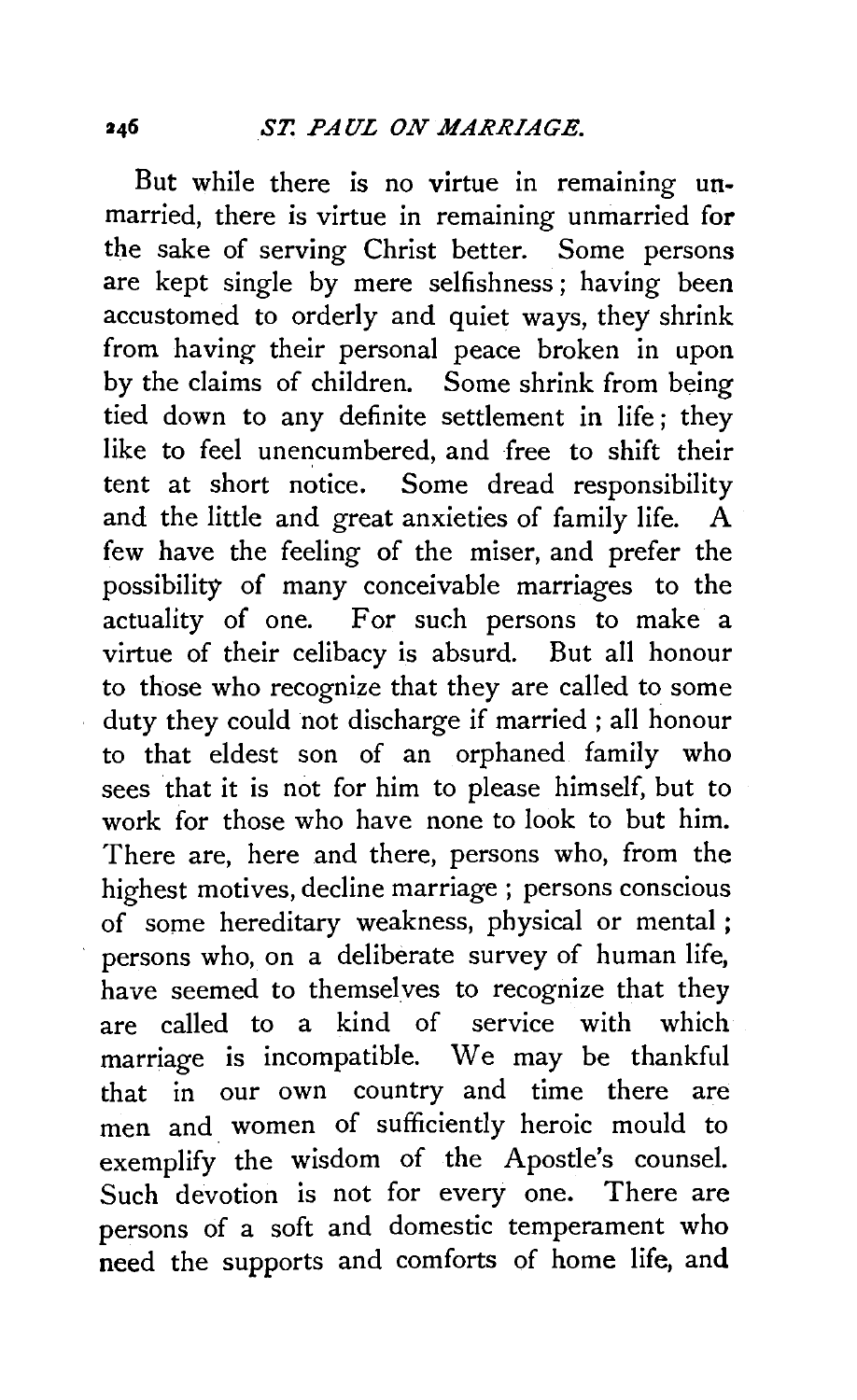nothing can be more cruel and ill-advised than to encourage such persons to turn their life into a channel in which it was never intended to run. But it is equally to be lamented that, where there are women quite capable of a life of self-devotion to some noble work, they should be discouraged from such a life by the false and foolish and petty notions of Society, and should be taught to believe that the only way in which they can serve their Lord is by caring for the affairs of a single household. No calling is nobler or more worthy of a Christian woman than marriage; but it is not the only calling. There are other callings as noble, and there are callings in which many women will find a much wider field for doing good.

II. St. Paul's counsel to the married. Some of the Corinthians seem to have thought that, because they were new creatures in Christ, their old relations should be abandoned ; and they put to Paul the question, whether a believing man who had an unbelieving wife ought not to forsake her? Paul had shrewdness enough to see that if a Christian might separate from an unbelieving wife on the sole ground that he was a Christian, this easy mode of divorce might lead to a large and most unwelcome influx of pretended Christians into the Church. He therefore lays down the law that the power of separation is to rest with the unbelieving, and not with the believing, partner. If the unbelieving wife wishes to separate from her Christian husband, let her do so; but the change from heathenism to Christianity was no reason for sundering the marriage union. It frequently happened in the early ages of the Church